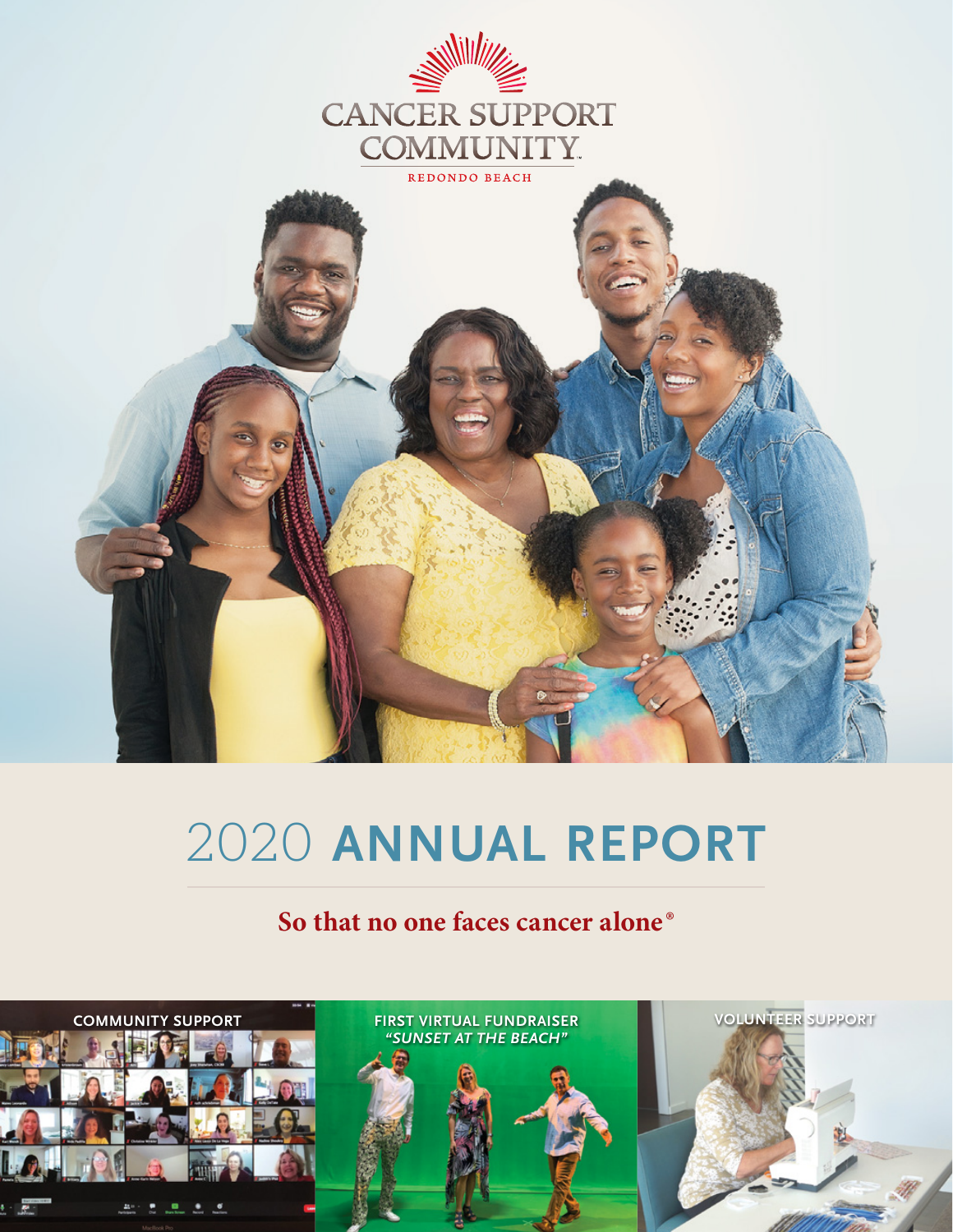

## **FROM OUR EXECUTIVE DIRECTOR**

## Dear Friends of Cancer Support Community Redondo Beach,

This historic year underscores how connected we all are. The COVID-19 health crisis required that we close our doors and keep our distance from each other, but thanks to your support, CSCRB was able to continue its mission of providing the gold standard of social and emotional support for cancer patients and their loved ones completely free of charge. Cancer does not stop during a pandemic, and your generosity and commitment ensured that we did not either. Knowing our participants are already dealing with the anxiety of living with cancer, CSCRB acted quickly to successfully transition its many free programs to an entirely virtual platform. Community is what CSCRB is all about, and the virtual format has provided a way for our community to remain connected.

2020 also brought an unexpected silver lining with the online format. Our participants who would not have been able to attend in-person programs because they were too sick or were not geographically close to CSCRB'S location, could now take part in receiving support virtually. We are excited about this new opportunity to serve more

cancer patients, and plan to expand our programming to include a virtual hybrid component for those unable to drive to our location once we can safely resume in-person services.

We are also extremely grateful that 2020 was a landmark year for legacy gifts. This could not have come at a more critical time in CSCRB's history. We received \$2,790,891 left through generous members of our Legacy of Hope Society who thoughtfully made CSCRB a significant part of their estate plan. It is notable that all the funds received were from grateful past participants, with the largest gift coming from a donor who attended groups when we first opened our doors in 1987! We are so appreciative that our participants were inspired to leave such meaningful gifts that will help CSCRB to continue to grow and thrive, especially during these turbulent times.

The cancellation of in-person events brought another way for us to stay connected to our community. Thanks to you, we raised \$175,000 with our very first virtual fundraising event—Sunset at The Beach, hosted by actor/comedian Mark DeCarlo. We were humbled at the outpouring of community support for this event. You came together to connect with us while watching a sunset from a virtual green screen and without the in-person socializing and accoutrements of our past signature fundraisers, to make it a resounding success!

We look forward with hope to 2021, as we work to transition safely back to in-person participation and expand the community supported by our services. To all of you that have supported us this last year, once again, we thank you. Even during a pandemic, community is stronger than cancer.

Joey Shanahan, CFRE Executive Director/CEO

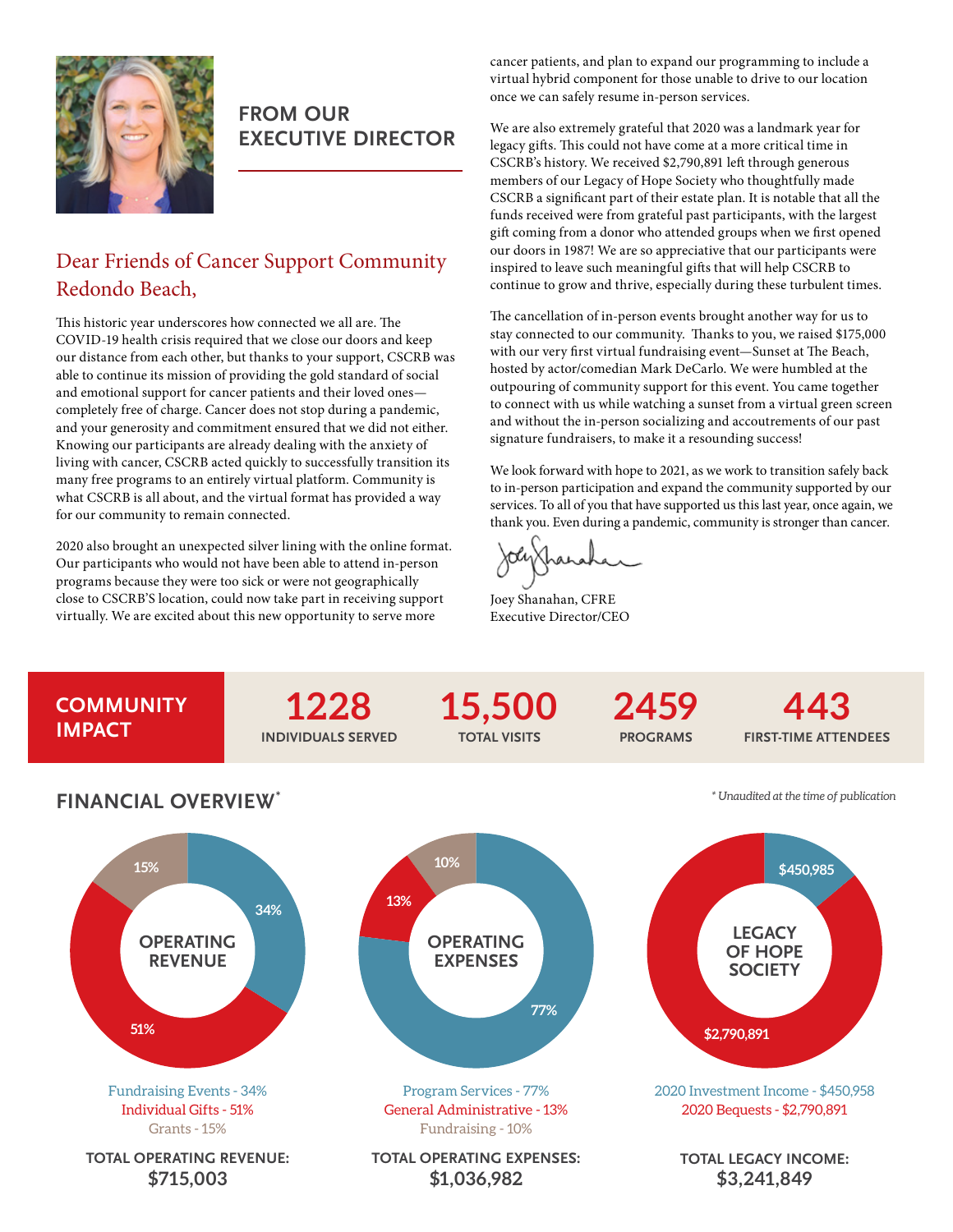## **MORE THAN 200 FREE SERVICES OFFERED EACH MONTH TO ALL PEOPLE IMPACTED BY CANCER**









#### **Support and Networking Groups**

are facilitated by licensed mental health professionals and are available to people with any type or stage of cancer. We also have groups for caregivers and those who have lost a loved one to cancer.

**969**........Group Sessions **6,580**....Visits to Support Groups **1,938**.....Hours of Clinical Time

### **Healthy Lifestyle Activities**

are led by certified or trained professionals who donate their time and talent in support of community members.

 .......Adult Healthy Lifestyle Activities **4,789** ....Visits ..........Volunteer Instructors .......Volunteer Hours

#### **Kids and Teens Support**

Our Kids Community and Teens Connect programs are for children ages 5-12 and teens ages 13-17 who have a family member with cancer. Programs are designed to help them process their feelings in supportive and creative ways most beneficial to their age group.

**67**..........Kids/Teens Group Sessions **356**........Visits **100.5** ....Hours of Clinical Support

#### **Individual Support**

Individual and family counseling is often helpful during a patient's cancer journey. Cancer Support Community offers 6-10 individual counseling sessions free of charge.

**807** ............. Counseling Sessions **\$121,050** ... Value of Free Individual Counseling



#### **Educational Workshops and Social Activities**

A variety of educational workshops and social activities are offered each week and change monthly as determined by the needs of the community.

........Workshops and Social Activities **2,736** ....Visits ........Volunteer Hours ..........Volunteers

#### **COMMUNITY IS STRONGER THAN CANCER**



#### **Meet Viviana Pichler:**

Viviana was a busy wife and mom of two young sons when her cancer journey began in May 2019. She and her husband were stunned and shattered to learn of her breast cancer diagnosis after a routine mammogram. With the amount of stress and fear hanging over her, everyday activities she was used to like driving, helping her sons with their homework, and volunteering at their school became a challenge.

Feeling paralyzed and overwhelmed with information, medical appointments, and diagnostic tests, she didn't know how she could manage to get through what was looming ahead with surgeries and radiation therapy. She found her answer one day when she came across a flyer for CSCRB and joined the Newly Diagnosed Breast Cancer support group.

*"When I first came to the Newly Diagnosed Breast Cancer Support group, I was filled with depression, fear and feelings of despair, but the CSCRB staff and members of the support group are caring people that shared their heartfelt wisdom and honest experiences about cancer with me. This knowledge quelled my fears about upcoming procedures and prepared me for what side effects or symptoms might come along. The burdens of cancer and all that it entails with treatments and healing were lessened on me, my husband and my sons. This is something for which I will always be grateful. My support group is a tremendous and invaluable resource that I feel fortunate to be part of."*

Viviana has also taken advantage of CSCRB's many other free programs including healthy lifestyle classes like yoga and meditation. Her children have also benefited from taking part in CSCRB's Kids Community activities. With the transition to a virtual platform during the Covid-19 pandemic, CSCRB continues to be a lifeline for her and her family.

*"Another reason, I love CSCRB so much is the treasure trove of self-care and mental wellness classes they offer for free. My children and I have benefited greatly from these wonderful, specialized programs. I have even taken a virtual workshop on acupressure to help with chronic pain associated from cancer surgery and treatments. These classes have taught me that being mindful about my healing should be a priority…and the most beautiful and powerful lesson of all is that my family and I did not have to face cancer alone."*